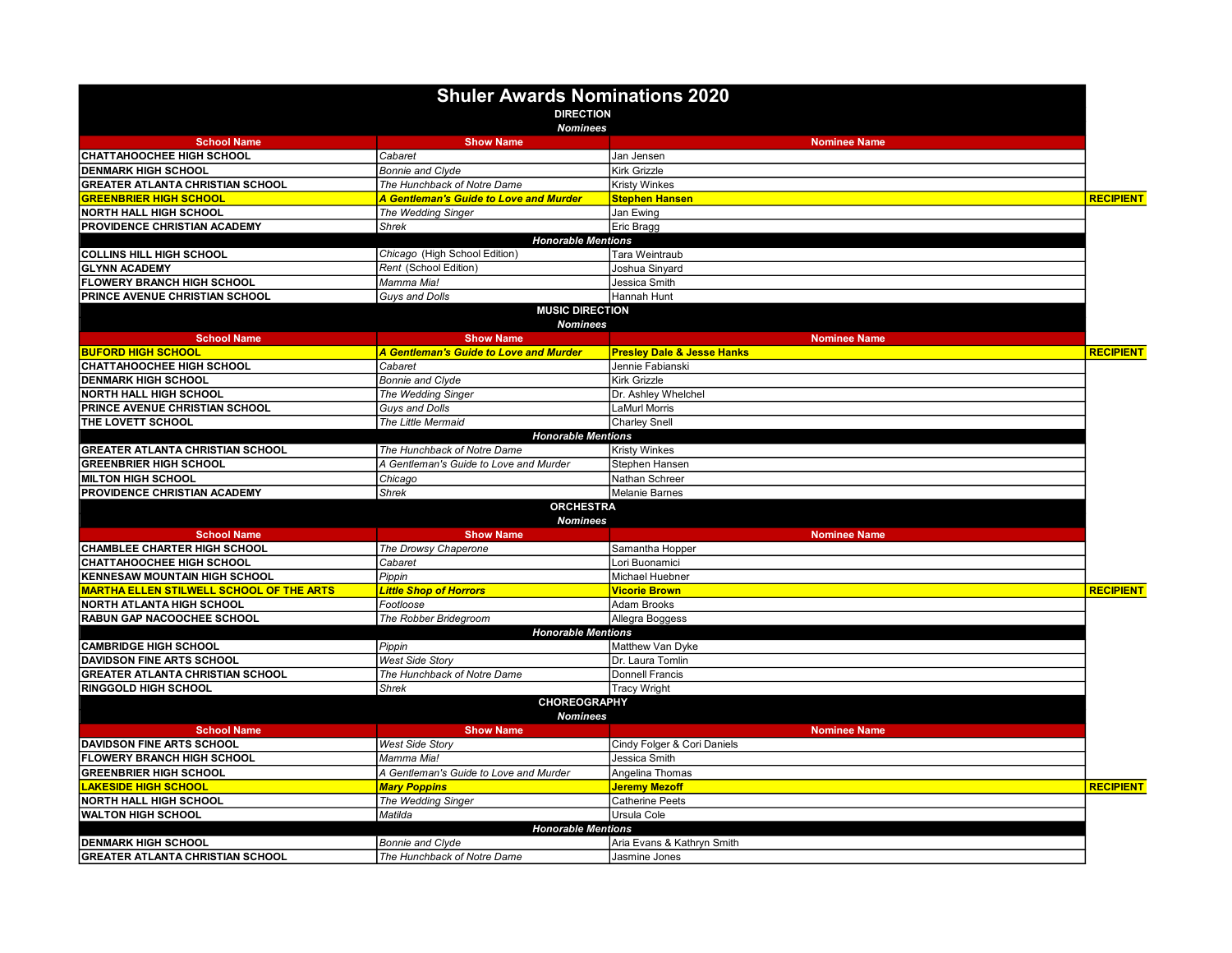| JOHNS CREEK HIGH SCHOOL                                       | <b>Big Fish</b>                        | Allison Polaski                                      |                  |
|---------------------------------------------------------------|----------------------------------------|------------------------------------------------------|------------------|
| <b>STARR'S MILL HIGH SCHOOL</b>                               | <b>Bye Bye Birdie</b>                  | Antonela Brkic                                       |                  |
|                                                               | <b>ENSEMBLE</b>                        |                                                      |                  |
|                                                               | <b>Nominees</b>                        |                                                      |                  |
| <b>School Name</b>                                            |                                        | <b>Show Name</b>                                     |                  |
| <b>BUFORD HIGH SCHOOL</b>                                     |                                        | A Gentleman's Guide to Love and Murder               |                  |
| <b>DAVIDSON FINE ARTS SCHOOL</b>                              |                                        | <b>West Side Story</b>                               |                  |
| <b>DENMARK HIGH SCHOOL</b>                                    |                                        | <b>Bonnie and Clyde</b>                              |                  |
| <b>FLOWERY BRANCH HIGH SCHOOL</b>                             |                                        | Mamma Mia!                                           |                  |
| <b>NORTH HALL HIGH SCHOOL</b>                                 |                                        | The Wedding Singer                                   |                  |
| <b>WALTON HIGH SCHOOL</b>                                     |                                        | <b>Matilda</b>                                       | <b>RECIPIENT</b> |
|                                                               | <b>Honorable Mentions</b>              |                                                      |                  |
| <b>ALLATOONA HIGH SCHOOL</b>                                  |                                        | Peter Pan                                            |                  |
| <b>CALHOUN HIGH SCHOOL</b>                                    |                                        | Pippin                                               |                  |
| <b>GREATER ATLANTA CHRISTIAN SCHOOL</b>                       |                                        | The Hunchback of Notre Dame                          |                  |
| <b>GREENBRIER HIGH SCHOOL</b>                                 |                                        | A Gentleman's Guide to Love and Murder               |                  |
|                                                               |                                        |                                                      |                  |
| <b>NORTH HALL HIGH SCHOOL</b>                                 |                                        | The Wedding Singer                                   |                  |
| <b>MILTON HIGH SCHOOL</b>                                     |                                        | Chicago                                              |                  |
|                                                               | <b>TECHNICAL EXECUTION</b>             |                                                      |                  |
|                                                               | <b>Nominees</b>                        |                                                      |                  |
| <b>School Name</b>                                            | <b>Show Name</b>                       | <b>Nominee Name</b>                                  |                  |
| <b>DENMARK HIGH SCHOOL</b>                                    | <b>Bonnie and Clyde</b>                | Kirk Grizzle & Megan Erasmus                         |                  |
| <b>FLOWERY BRANCH HIGH SCHOOL</b>                             | <b>Mamma Mia!</b>                      | <b>Austin Barge &amp; Jessica Smith</b>              | <b>RECIPIENT</b> |
| <b>GREENBRIER HIGH SCHOOL</b>                                 | A Gentleman's Guide to Love and Murder | Stephen Hansen & Lorna Morhead                       |                  |
| <b>LAKESIDE HIGH SCHOOL</b>                                   | <b>Mary Poppins</b>                    | Greta Hayes & Ann Richmond                           |                  |
| <b>NORTH HALL HIGH SCHOOL</b>                                 | The Wedding Singer                     | Jan Ewing & Elizabeth Hawn                           |                  |
| THE LOVETT SCHOOL                                             | The Little Mermaid                     | Brian Patterson & Haley Zoellick                     |                  |
|                                                               | <b>Honorable Mentions</b>              |                                                      |                  |
| <b>CHAMBLEE CHARTER HIGH SCHOOL</b>                           | The Drowsy Chaperone                   | Josh Kite & Julia Johnson                            |                  |
| <b>HERITAGE HIGH SCHOOL</b>                                   | Leap of Faith                          | Abigail Jackson & Allison Adcock                     |                  |
| PRINCE AVENUE CHRISTIAN SCHOOL                                | Guys and Dolls                         | Hannah Hunt & Mac Ross                               |                  |
| <b>RINGGOLD HIGH SCHOOL</b>                                   | <b>Shrek</b>                           | Polo Rhyne & Haidyn Cackler                          |                  |
|                                                               | <b>LIGHTING DESIGN</b>                 |                                                      |                  |
|                                                               | <b>Nominees</b>                        |                                                      |                  |
| <b>School Name</b>                                            | <b>Show Name</b>                       | <b>Nominee Name</b>                                  |                  |
| <b>FLOWERY BRANCH HIGH SCHOOL</b>                             | Mamma Mia!                             | Austin Barge & Jessica Smith                         |                  |
| <b>GREATER ATLANTA CHRISTIAN SCHOOL</b>                       | The Hunchback of Notre Dame            | Kristy Winkes & JD Cooper                            |                  |
| <b>GREENBRIER HIGH SCHOOL</b>                                 | A Gentleman's Guide to Love and Murder | Lexi Dowdy                                           |                  |
| <b>MILTON HIGH SCHOOL</b>                                     | Chicago                                | Simeon Jones                                         |                  |
| <b>RABUN GAP NACOOCHEE SCHOOL</b>                             | <b>The Robber Bridegroom</b>           | <b>Lucy Barry &amp; Phil Vossieg</b>                 | <b>RECIPIENT</b> |
| SONORAVILLE HIGH SCHOOL                                       | All Shook Up                           | Hannah Nelson                                        |                  |
| <b>Honorable Mentions</b>                                     |                                        |                                                      |                  |
| <b>CALHOUN HIGH SCHOOL</b>                                    | Pippin                                 | India Galyean                                        |                  |
| <b>CHAMBLEE CHARTER HIGH SCHOOL</b>                           | The Drowsy Chaperone                   | Abigail Starr                                        |                  |
| MARTHA ELLEN STILWELL SCHOOL OF THE ARTS                      | Little Shop of Horrors                 | Olivia Mason                                         |                  |
| <b>RINGGOLD HIGH SCHOOL</b>                                   | Shrek                                  | Nehemiah Daves                                       |                  |
|                                                               | <b>SOUND</b>                           |                                                      |                  |
| <b>Nominees</b>                                               |                                        |                                                      |                  |
| <b>School Name</b><br><b>Show Name</b><br><b>Nominee Name</b> |                                        |                                                      |                  |
| <b>BROOKWOOD HIGH SCHOOL</b>                                  | The Drowsy Chaperone                   | olwa Gad El Karim                                    |                  |
| <b>CALHOUN HIGH SCHOOL</b>                                    | Pippin                                 | Darlene Wright                                       |                  |
| <b>FLOWERY BRANCH HIGH SCHOOL</b>                             | Mamma Mia!                             |                                                      |                  |
|                                                               |                                        | Austin Barge                                         |                  |
| JOHNS CREEK HIGH SCHOOL                                       | <b>Big Fish</b>                        | Adam Britt, Calvin Beanblossom & Jonathan Strickland |                  |
| <b>MILTON HIGH SCHOOL</b>                                     | Chicago                                | Liz Wilder & Maddie Painter                          |                  |
| <b>NORTH HALL HIGH SCHOOL</b>                                 | <b>The Wedding Singer</b>              | <b>Christian Duetemeyer</b>                          | <b>RECIPIENT</b> |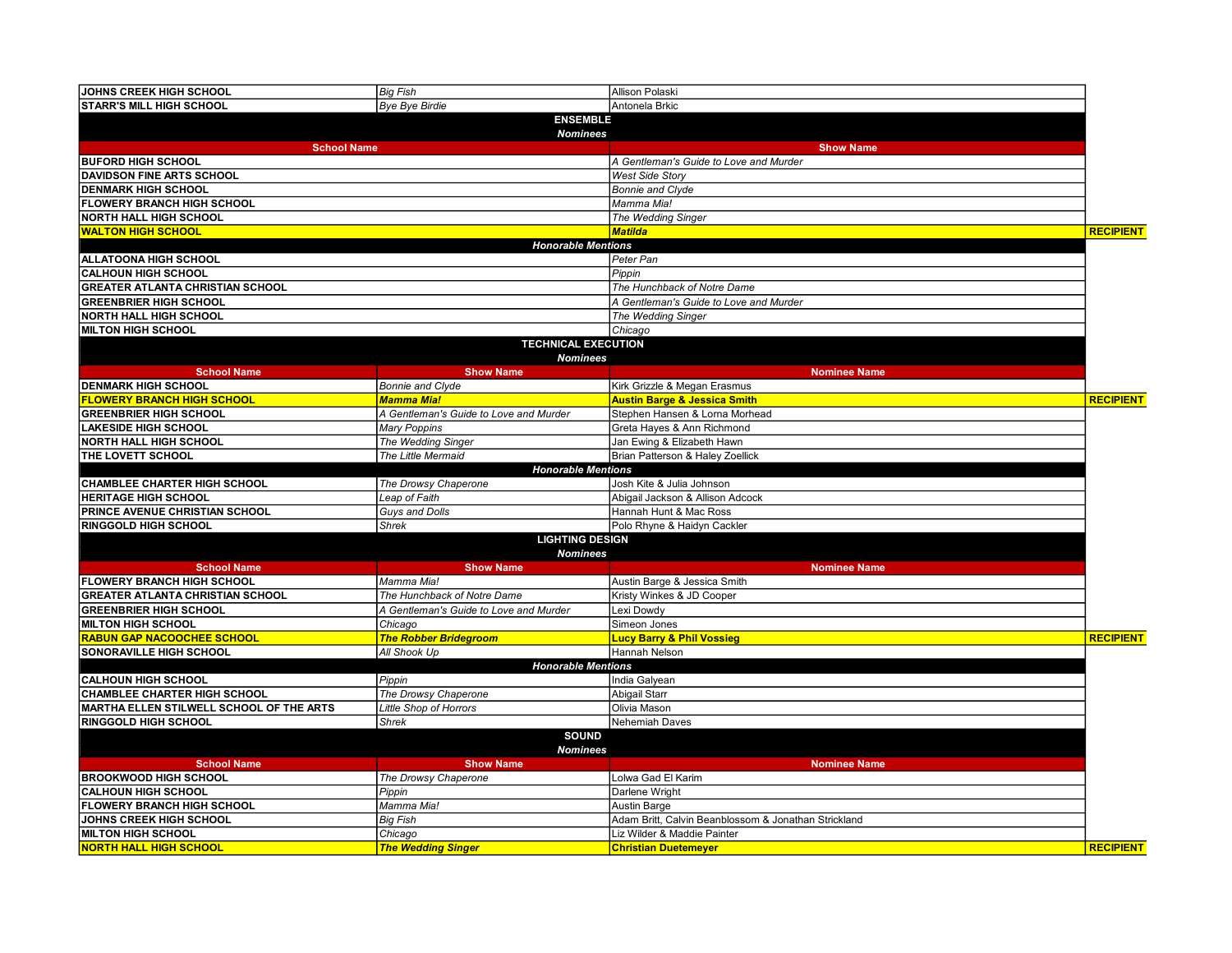|                                          | <b>Honorable Mentions</b>              |                                                              |                      |                  |
|------------------------------------------|----------------------------------------|--------------------------------------------------------------|----------------------|------------------|
| <b>DENMARK HIGH SCHOOL</b>               | <b>Bonnie and Clyde</b>                | Kirk Grizzle, Lekhya Adari & Logan Shapiro                   |                      |                  |
| <b>GREENBRIER HIGH SCHOOL</b>            | A Gentleman's Guide to Love and Murder | Jenny Lee                                                    |                      |                  |
| RABUN GAP NACOOCHEE SCHOOL               | The Robber Bridegroom                  | Paloma Robles & Larissa Orr                                  |                      |                  |
| <b>WEST FORSYTH HIGH SCHOOL</b>          | Into the Woods                         | Aidan Phillips & Ava Phillips                                |                      |                  |
|                                          | <b>SCENIC DESIGN</b>                   |                                                              |                      |                  |
|                                          | <b>Nominees</b>                        |                                                              |                      |                  |
| <b>School Name</b>                       | <b>Show Name</b>                       | <b>Nominee Name</b>                                          |                      |                  |
| <b>DENMARK HIGH SCHOOL</b>               | <b>Bonnie and Clyde</b>                | <b>Sadie Pijanowski</b>                                      |                      | <b>RECIPIENT</b> |
| <b>FLOWERY BRANCH HIGH SCHOOL</b>        | Mamma Mia!                             | Austin Barge                                                 |                      |                  |
| <b>GREENBRIER HIGH SCHOOL</b>            | A Gentleman's Guide to Love and Murder | Stephen Hansen                                               |                      |                  |
| <b>NORTH HALL HIGH SCHOOL</b>            | The Wedding Singer                     | Jan Ewing                                                    |                      |                  |
| RABUN GAP NACOOCHEE SCHOOL               | The Robber Bridegroom                  | Paloma Robles                                                |                      |                  |
| <b>RINGGOLD HIGH SCHOOL</b>              | <b>Shrek</b>                           | Scott Murdoch                                                |                      |                  |
|                                          | <b>Honorable Mentions</b>              |                                                              |                      |                  |
| <b>CALHOUN HIGH SCHOOL</b>               | Pippin                                 | Robin Proffitt & Jonathan Elackman                           |                      |                  |
| <b>CHAMBLEE CHARTER HIGH SCHOOL</b>      | The Drowsy Chaperone                   | Ava Lewis                                                    |                      |                  |
| <b>GLYNN ACADEMY</b>                     | Rent (School Edition)                  | Joshua Sinyard                                               |                      |                  |
| <b>GREATER ATLANTA CHRISTIAN SCHOOL</b>  | Into the Woods                         | Aidan Phillips & Ava Phillips                                |                      |                  |
| MARTHA ELLEN STILWELL SCHOOL OF THE ARTS | Little Shop of Horrors                 | Tawana Parker-Bellamy & Jeremy Lemahieu                      |                      |                  |
|                                          | <b>COSTUMES</b>                        |                                                              |                      |                  |
|                                          | <b>Nominees</b>                        |                                                              |                      |                  |
| <b>School Name</b>                       | <b>Show Name</b>                       | <b>Nominee Name</b>                                          |                      |                  |
| <b>CALHOUN HIGH SCHOOL</b>               | <b>Pippin</b>                          | <b>India Galyean</b>                                         |                      | <b>RECIPIENT</b> |
| <b>DAVIDSON FINE ARTS SCHOOL</b>         | <b>West Side Story</b>                 | Betty Walpert & Costume Design Class                         |                      |                  |
| <b>GREENBRIER HIGH SCHOOL</b>            | A Gentleman's Guide to Love and Murder | Hadden Peel, Lori Van Lenten, Andrew Wicklum & Sue Brannigan |                      |                  |
| <b>IMILTON HIGH SCHOOL</b>               | Chicago                                | Kate Hartigan                                                |                      |                  |
| SAVANNAH CHRISTIAN PREPARATORY SCHOOL    | Seussical                              | Donna Stembridge & SCPS Theater Production Class             |                      |                  |
| <b>TRI-CITIES HIGH SCHOOL</b>            | Into the Woods                         | Jade Lambert-Smith                                           |                      |                  |
|                                          | <b>Honorable Mentions</b>              |                                                              |                      |                  |
| <b>GREATER ATLANTA CHRISTIAN SCHOOL</b>  | The Hunchback of Notre Dame            | Cindy Patrick & Kristy Winkes                                |                      |                  |
| <b>LAKESIDE HIGH SCHOOL</b>              | <b>Mary Poppins</b>                    | Greta Hayes & Emily Claussen                                 |                      |                  |
| <b>POPE HIGH SCHOOL</b>                  | Footloose                              | Audrey Mayfield                                              |                      |                  |
| <b>PROVIDENCE CHRISTIAN ACADEMY</b>      | <b>Shrek</b>                           | Anna Bragg                                                   |                      |                  |
| <b>RINGGOLD HIGH SCHOOL</b>              | Shrek                                  | Kelly Schroder                                               |                      |                  |
| <b>WESLEYAN SCHOOL</b>                   | <b>Tuck Everlasting</b>                | Judy Beaman                                                  |                      |                  |
|                                          | <b>LEADING ACTRESS</b>                 |                                                              |                      |                  |
|                                          | <b>Nominees</b>                        |                                                              |                      |                  |
| <b>School Name</b>                       | <b>Show Name</b>                       | <b>Nominee Name</b>                                          | <b>Role</b>          |                  |
| <b>BUFORD HIGH SCHOOL</b>                | A Gentleman's Guide to Love and Murder | <b>Hope Fowler</b>                                           | Phoebe D'Ysquith     |                  |
| <b>DENMARK HIGH SCHOOL</b>               | <b>Bonnie and Clyde</b>                | <b>Kathrvn Smith</b>                                         | <b>Bonnie Parker</b> | <b>RECIPIENT</b> |
| <b>MILTON HIGH SCHOOL</b>                | Chicago                                | Sarah Charles Lewis                                          | Velma Kelly          |                  |
| <b>NORTH HALL HIGH SCHOOL</b>            | The Wedding Singer                     | Reagan Townley                                               | Julia                |                  |
| THE LOVETT SCHOOL                        | The Little Mermaid                     | Catherine Sherling                                           | Ariel                |                  |
| <b>WESLEYAN SCHOOL</b>                   | <b>Tuck Everlasting</b>                | Brenna McConnell                                             | Winnie Foster        |                  |
| <b>Honorable Mentions</b>                |                                        |                                                              |                      |                  |
| <b>GREENBRIER HIGH SCHOOL</b>            | A Gentleman's Guide to Love and Murder | <b>Isabella Chaney</b>                                       | Sibella              |                  |
| <b>PRINCE AVENUE CHRISTIAN SCHOOL</b>    | Guys and Dolls                         | <b>Emilie David Smith</b>                                    | Sarah Brown          |                  |
| <b>RINGGOLD HIGH SCHOOL</b>              | <b>Shrek</b>                           | <b>Brianna Reaves</b>                                        | Fiona                |                  |
| <b>WHEELER HIGH SCHOOL</b>               | <b>Freaky Friday</b>                   | Reau Autera                                                  | Katherine Blake      |                  |
| <b>LEADING ACTOR</b>                     |                                        |                                                              |                      |                  |
| <b>Nominees</b>                          |                                        |                                                              |                      |                  |
| <b>School Name</b>                       | <b>Show Name</b>                       | <b>Nominee Name</b>                                          | <b>Role</b>          |                  |
| <b>BUFORD HIGH SCHOOL</b>                | A Gentleman's Guide to Love and Murder | Jesse Hanks                                                  | Montague Navarro     |                  |
| <b>CALHOUN HIGH SCHOOL</b>               | Pippin                                 | <b>Riley Anderson</b>                                        | Pippin               |                  |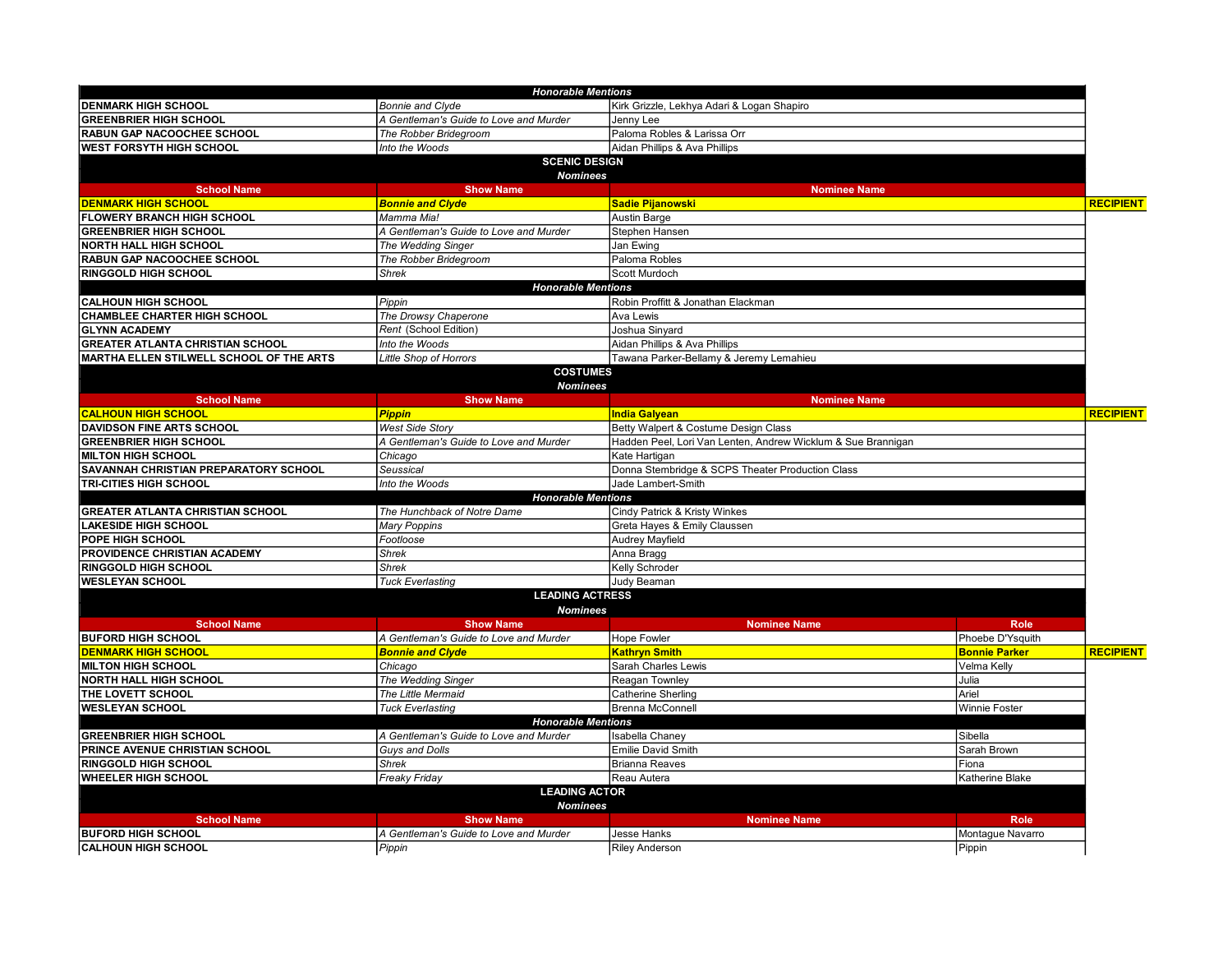| <b>DENMARK HIGH SCHOOL</b>                                     | <b>Bonnie and Clyde</b>                | <b>Charlie Webb</b>         | <b>Clyde Barrow</b>   | <b>RECIPIENT</b> |
|----------------------------------------------------------------|----------------------------------------|-----------------------------|-----------------------|------------------|
| <b>HILLGROVE HIGH SCHOOL</b>                                   | Working                                | <b>Braxton Lee</b>          | Reitree/Joe Zutty     |                  |
| <b>LANDMARK CHRISTIAN SCHOOL</b>                               | <b>Big Fish</b>                        | Owen Connolly               | <b>Edward Bloom</b>   |                  |
| PRINCE AVENUE CHRISTIAN SCHOOL                                 | Guys and Dolls                         | Jack Johnston               | Sky Masterson         |                  |
|                                                                | <b>Honorable Mentions</b>              |                             |                       |                  |
| <b>COLLINS HILL HIGH SCHOOL</b>                                | Chicago (High School Edition)          | Jonah Harmon                | <b>Billy Flynn</b>    |                  |
| <b>GORDON CENTRAL HIGH SCHOOL</b>                              | Fly by Night                           | Aavyn Lee                   | Narrator              |                  |
| <b>GREATER ATLANTA CHRISTIAN SCHOOL</b>                        | The Hunchback of Notre Dame            | <b>Gabriel Uribe</b>        | Quasimodo             |                  |
| <b>GREENBRIER HIGH SCHOOL</b>                                  | A Gentleman's Guide to Love and Murder | Andrew Wicklum              | The D'Ysquith Family  |                  |
| <b>OCONEE COUNTY HIGH SCHOOL</b>                               | Urinetown                              | <b>Jackson Goad</b>         | Officer Lockstock     |                  |
|                                                                | <b>SUPPORTING ACTRESS</b>              |                             |                       |                  |
|                                                                | <b>Nominees</b>                        |                             |                       |                  |
| <b>School Name</b>                                             | <b>Show Name</b>                       | <b>Nominee Name</b>         | <b>Role</b>           |                  |
| <b>GREENBRIER HIGH SCHOOL</b>                                  | A Gentleman's Guide to Love and Murder | Delia Phillips              | Phoebe D'Ysquith      |                  |
| <b>NORTH HALL HIGH SCHOOL</b>                                  | The Wedding Singer                     | Catherine Peets             | Holly                 |                  |
| PRINCE AVENUE CHRISTIAN SCHOOL                                 | Guys and Dolls                         | <b>Riley Wilson</b>         | Miss Adelaide         |                  |
| <b>THE LOVETT SCHOOL</b>                                       | The Little Mermaid                     | Caroline McPherson          | Ursula                |                  |
|                                                                | <b>Matilda</b>                         | <b>Natalie Wolff</b>        |                       |                  |
| <b>WALTON HIGH SCHOOL</b>                                      |                                        |                             | <b>Miss Honey</b>     | <b>RECIPIENT</b> |
| <b>WESLEYAN SCHOOL</b>                                         | <b>Tuck Everlasting</b>                | Tori Hedlund                | Mae Tuck              |                  |
|                                                                | <b>Honorable Mentions</b>              |                             |                       |                  |
| <b>BROOKWOOD HIGH SCHOOL</b>                                   | The Drowsy Chaperone                   | vdia Melka                  | The Drowsy Chaperone  |                  |
| <b>CHATTAHOOCHEE HIGH SCHOOL</b>                               | Cabaret                                | Sarah Grapner               | Fraulein Schneider    |                  |
| <b>DENMARK HIGH SCHOOL</b>                                     | Bonnie and Clyde                       | Morgan Potts                | <b>Blanche Barrow</b> |                  |
| <b>GLYNN ACADEMY</b>                                           | Rent (School Edition)                  | Kanijha Lee                 | Joanne Jefferson      |                  |
| <b>MILTON HIGH SCHOOL</b>                                      | Chicago                                | <b>Addison Bendall</b>      | Roxie Hart            |                  |
|                                                                | <b>SUPPORTING ACTOR</b>                |                             |                       |                  |
|                                                                | <b>Nominees</b>                        |                             |                       |                  |
| <b>School Name</b>                                             | <b>Show Name</b>                       | <b>Nominee Name</b>         | Role                  |                  |
| <b>BUFORD HIGH SCHOOL</b>                                      | A Gentleman's Guide to Love and Murder | Quinn Conrath               | The D'Ysquith Family  |                  |
| <b>CALHOUN HIGH SCHOOL</b>                                     | Pippin                                 | <b>Matthew McCanless</b>    | Charles               |                  |
| <b>FLOWERY BRANCH HIGH SCHOOL</b>                              | Mamma Mia!                             | <b>Bryson Ross</b>          | Pepper                |                  |
| <b>PRINCE AVENUE CHRISTIAN SCHOOL</b>                          | <b>Guys and Dolls</b>                  | <b>Finn McGinnis</b>        | <b>Nathan Detroit</b> | <b>RECIPIENT</b> |
| PROVIDENCE CHRISTIAN ACADEMY                                   | <b>Shrek</b>                           | Aidan Deiranieh             | Lord Farquaad         |                  |
| <b>WESLEYAN SCHOOL</b>                                         | <b>Tuck Everlasting</b>                | Adam Rogers                 | Angus Tuck            |                  |
|                                                                | <b>Honorable Mentions</b>              |                             |                       |                  |
| <b>BROOKWOOD HIGH SCHOOL</b>                                   | The Drowsy Chaperone                   | <b>Manuel Sanchez</b>       | Adolpho               |                  |
| <b>HIRAM HIGH SCHOOL</b>                                       | <b>Shrek</b>                           | Luke Moser                  | Lord Farquaad         |                  |
| MARTHA ELLEN STILWELL SCHOOL OF THE ARTS                       | Little Shop of Horrors                 | <b>Brendan White</b>        | Orin/Audrey 2         |                  |
| <b>NORTH HALL HIGH SCHOOL</b>                                  | The Wedding Singer                     | Alec Wilson                 | Sammy                 |                  |
| SONORAVILLE HIGH SCHOOL                                        | All Shook Up                           | Matthew Nicholson           | Dennis                |                  |
|                                                                | <b>FEATURED PERFORMER</b>              |                             |                       |                  |
| <b>Nominees</b>                                                |                                        |                             |                       |                  |
| <b>School Name</b>                                             | <b>Show Name</b>                       | <b>Nominee Name</b>         | <b>Role</b>           |                  |
| <b>FLOWERY BRANCH HIGH SCHOOL</b>                              | Mamma Mia!                             | <b>Elizabeth Ferrer</b>     | Rosie                 |                  |
| <b>GREENBRIER HIGH SCHOOL</b>                                  | A Gentleman's Guide to Love and Murder | Morgan Perry                | Mrs. Shingle          |                  |
| <b>HIRAM HIGH SCHOOL</b>                                       | <b>Shrek</b>                           | <mark>Isaiah Valbrun</mark> | <b>Pinocchio</b>      | <b>RECIPIENT</b> |
| JOHNS CREEK HIGH SCHOOL                                        | <b>Big Fish</b>                        | Samantha Lane               | Witch                 |                  |
| <b>NORTH HALL HIGH SCHOOL</b>                                  | The Wedding Singer                     | Jonah Miller                | George                |                  |
| <b>RINGGOLD HIGH SCHOOL</b>                                    | <b>Shrek</b>                           | <b>Trevor Hyatt</b>         | Lord Farquaad         |                  |
|                                                                | <b>Honorable Mentions</b>              |                             |                       |                  |
| <b>BROOKWOOD HIGH SCHOOL</b>                                   | The Drowsy Chaperone                   | <b>Townshend White</b>      | The Man in the Chair  |                  |
| <b>CALHOUN HIGH SCHOOL</b>                                     |                                        | <b>Avery Lester</b>         | Fastrada              |                  |
|                                                                | Pippin                                 |                             |                       |                  |
| <b>HILLGROVE HIGH SCHOOL</b><br>PRINCE AVENUE CHRISTIAN SCHOOL | Working                                | Penelope Yarborough         | Nanny/Theresa Liu     |                  |
|                                                                | Guys and Dolls                         | <b>Thompson Sewell</b>      | Nicely Nicely Johnson |                  |
| <b>SAVANNAH CHRISTIAN PREPARATORY SCHOOL</b>                   | Seussical                              | <b>Bailey Connor</b>        | Sour Kangaroo         |                  |